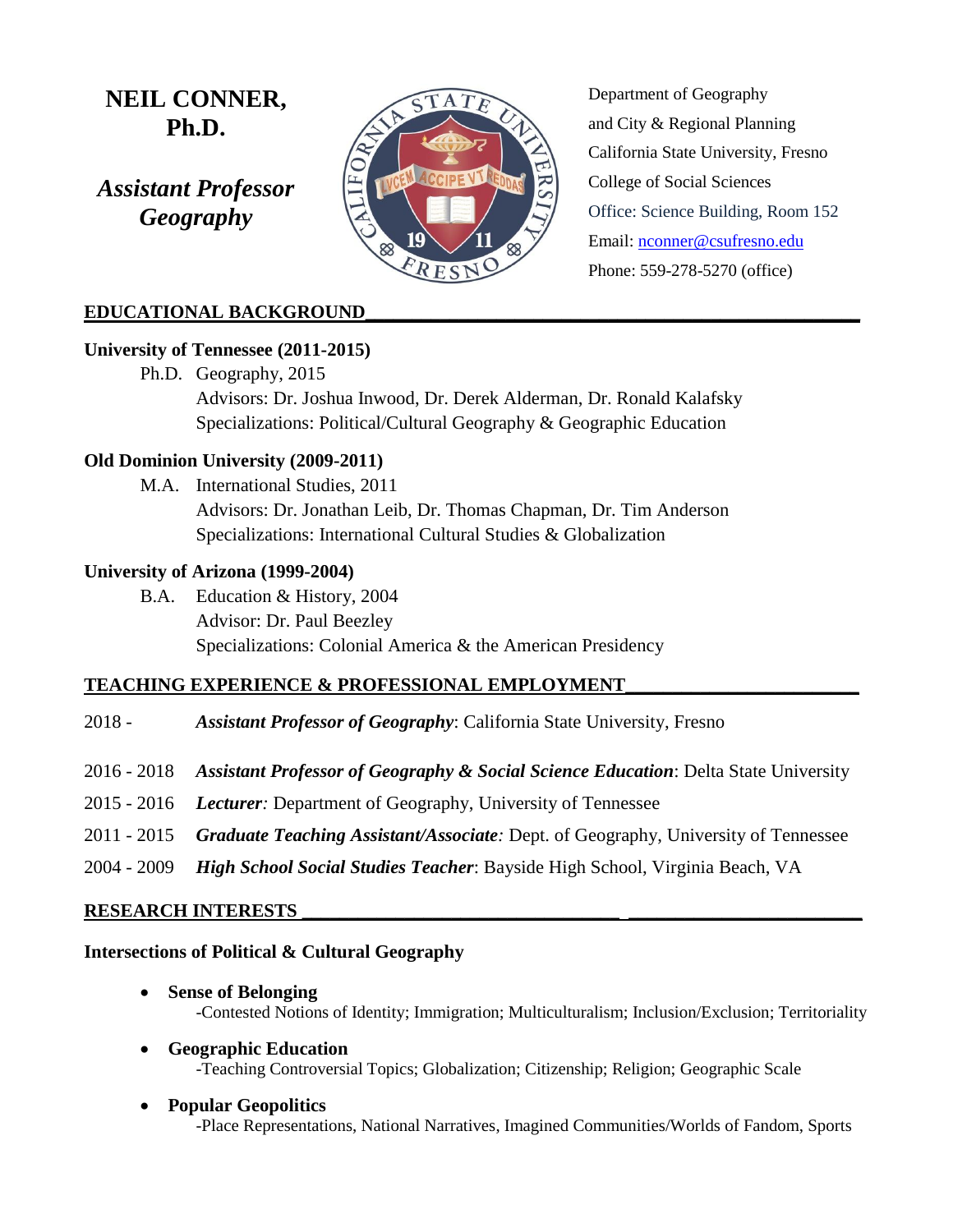## *Publications in Refereed Journals*

- **Conner, N.** (2018). Religion and the social integration of migrants in Dublin, Ireland. *Geographical Review.* <http://onlinelibrary.wiley.com/doi/10.1111/gere.12295/epdf>
- Kalafsky, R. and **N. Conner** (2015). Examining the Geographies of Supply Chains in Introductory Coursework. *Journal of Geography, 114:3, 83-93,* (<http://dx.doi.org/10.1080/00221341.2014.938685>) \***\*Paper chosen as the "Best Article for College/University Education for 2016" by NCGE**
- Kalafsky, R. and **N. Conner** (2015). Exploring the Dynamics of Globalization: Supply Chain Vulnerability to Natural Disasters. *Journal of Geography in Higher Education*, *39:1, 173-181* [\(http://dx.doi.org/10.1080/03098265.2014.965666\)](http://dx.doi.org/10.1080/03098265.2014.965666)
- **Conner, N.** (2014). Global cultural flows and the routes of identity: the imagined worlds of Celtic FC. *Social & Cultural Geography*, 15:5, 525-546. [\(http://dx.doi.org/10.1080/14649365.2014.908233\)](http://dx.doi.org/10.1080/14649365.2014.908233)

## *Book Chapters*

**Conner, N.** (2017). "Sports and the social integration of migrants: Gaelic football, Rugby football, and Association football in South Dublin." In: Koch, Natalie (ed). *Critical Geographies of Sport: Space, Power, and Sport in Global Perspective*. Rutledge. Chapter 13.

## *Publications in Refereed Encyclopedias*

**Conner, N.** (2014). Geography of Sports. In *Oxford Bibliographies in Geography.* Ed. Barney Warf. New York: Oxford University Press. <http://www.oxfordbibliographies.com/view/document/obo-9780199874002/obo-9780199874002-0067.xml>

# *Book Reviews*

Don Mitchell, Koch, N., Gardener, B., **Conner, N.**, Gripshover, M.M., Friedman, M., Huber, M.T. & Ross, R.B. (2018) The Great Baseball Revolt: The Rise and Fall of the 1890 Players League, *The AAG Review of Books*, 6:2, 141-153.<https://doi.org/10.1080/2325548X.2018.1440848>

# **MASS MEDIA ENGAGMENT & RECOGNITION\_**

- -Interviewed for and quoted in an article from *The Incline* (a Pittsburgh, PA based news website): <https://theincline.com/2017/01/20/yes-there-are-steelers-bars-literally-everywhere-this-is-why/>
- -Research and teaching featured and quoted in the 2015 UT Higher Ground Annual Report <http://www.higherground.utk.edu/2016/04/impactful-results/>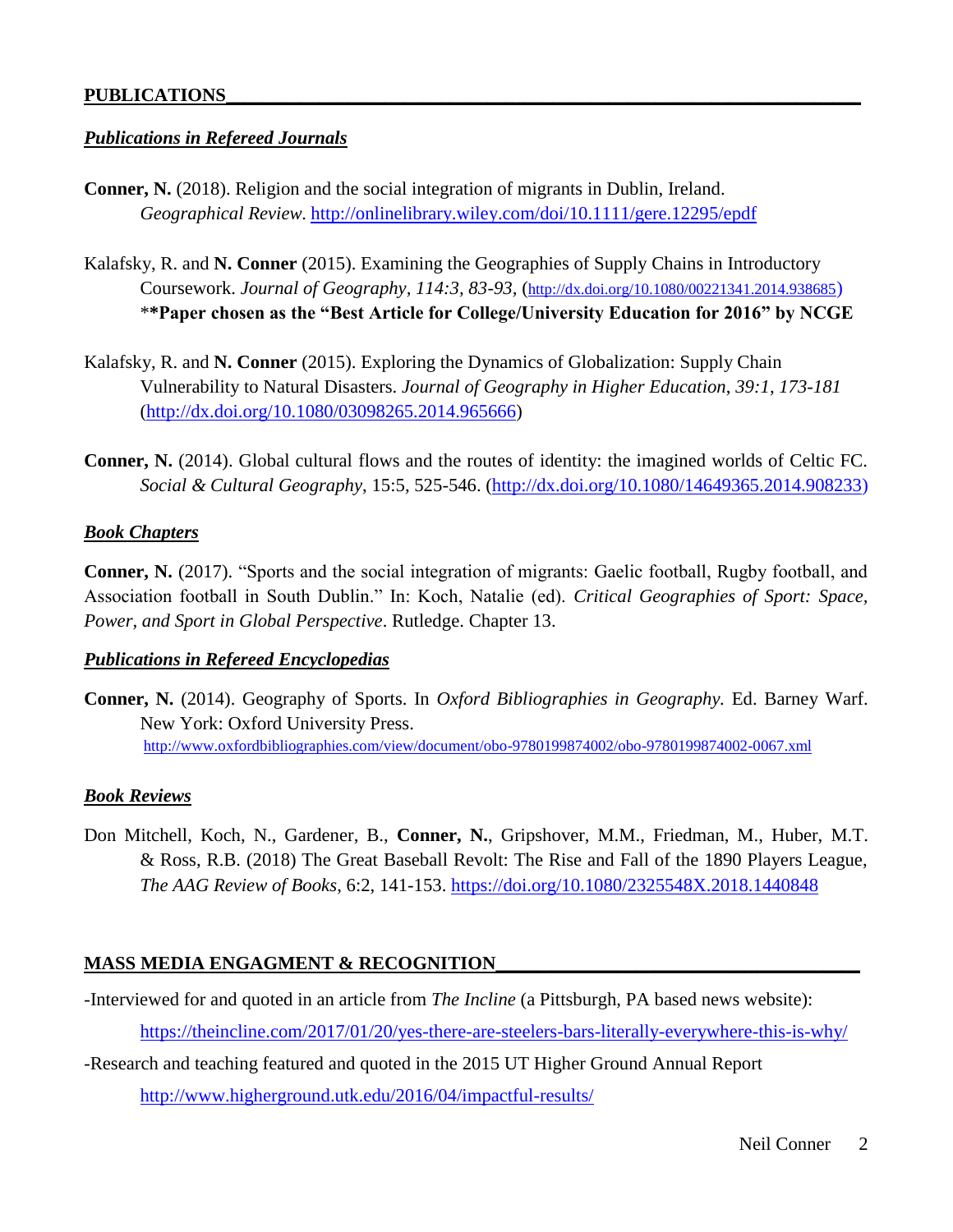-Research and Teaching acknowledge in UTK Geography Department Newsletter 2014/2015 -Teaching Awards acknowledged in: "Notes from the Chancellor: February 2015", Univ. of Tennessee -Research/teaching featured/quoted in: "The Whole World in His Hands" *Tennessee Legacies*. S 2014.3.

#### **AWARDS\_\_\_\_\_\_\_\_\_\_\_\_\_\_\_\_\_\_\_\_\_\_\_\_\_\_\_\_\_\_\_\_\_\_\_\_\_\_\_\_\_\_\_\_\_\_\_\_\_\_\_\_\_\_\_\_\_\_\_\_\_\_\_\_\_\_\_\_\_\_\_\_\_\_\_**

2017. **Connected Educator Award** Nominee, student-nominated, Delta State, technology use in course 2016. **Connected Educator Award** Nominee, student-nominated, Delta State, technology use in course \*2016. **Best Article for College/University Education Award,** National Council for Geographic Education \*2016. **Outstanding Teaching Award**, University of Tennessee, Geography Department undergraduates \*2015. **K. Patricia Cross Future Leaders Award**, Association of American Colleges & Universities 2015. **New Faculty Teaching Institute Certificate,** University of Tennessee \*2014. **Chancellor's Award: Graduate Student Teacher of the Year,** University of Tennessee (\$500) \*2013. **Outstanding Teaching Associate**, University of Tennessee, Geography Department 2013. **Special Award for Extraordinary Service**, University of Tennessee, Geography Department 2013. **Research Award**. University of Tennessee, Geography Department (\$300) 2007. **Collegiate Professional License**, Commonwealth of Virginia 2007. **Tenure in the Virginia Beach City Public Schools.** Bayside High School 2005-2009. **Outstanding New Teacher, Five-time Teacher of the Month,** Bayside High School 2004. **Secondary Education Certificate (Grades 7-12),** Arizona Department of Education 2004. **Student-Teacher of the Semester** Nominee, University of Arizona **GRANTS, FELLOWSHIPS, & FUNDING\_\_\_\_\_\_\_\_\_\_\_\_\_\_\_\_\_\_\_\_\_\_\_\_\_\_\_\_\_\_\_\_\_\_\_\_\_\_\_\_\_\_\_\_\_\_\_**

**TOTAL: \$22,083.18** (total also includes award prizes)

2017-2018. **Faculty Development Fund.** Delta State University (\$1088.35)

2016-2017. **Faculty Development Fund.** Delta State University (\$654.83)

2016-2017. **Faculty Research Fund.** College of Education & Human Sciences, DSU (\$720)

2016-2017. **Dulce Fund**. Delta State University (\$500)

2016-2017. **Travel Fund**. Division of Social Sciences & History, Delta State University (\$1,070)

2013-2015. **Science Alliance Fellowship**. University of Tennessee, Geography Department (\$4,500)

2013. **W.K. McClure Scholarship**. University of Tennessee (\$3,000)

2013. **Stewart K. McCroskey Memorial Fund**, Univ. of Tennessee, Geography Department (\$250)

2012-2015. **Department Travel Awards.** University of Tennessee, Geography Department (\$500)

2012-2015. **Graduate School Travel Awards**. University of Tennessee (\$4,000)

2011. **Seaton Fellowship**. University of Tennessee Graduate School (\$5,000)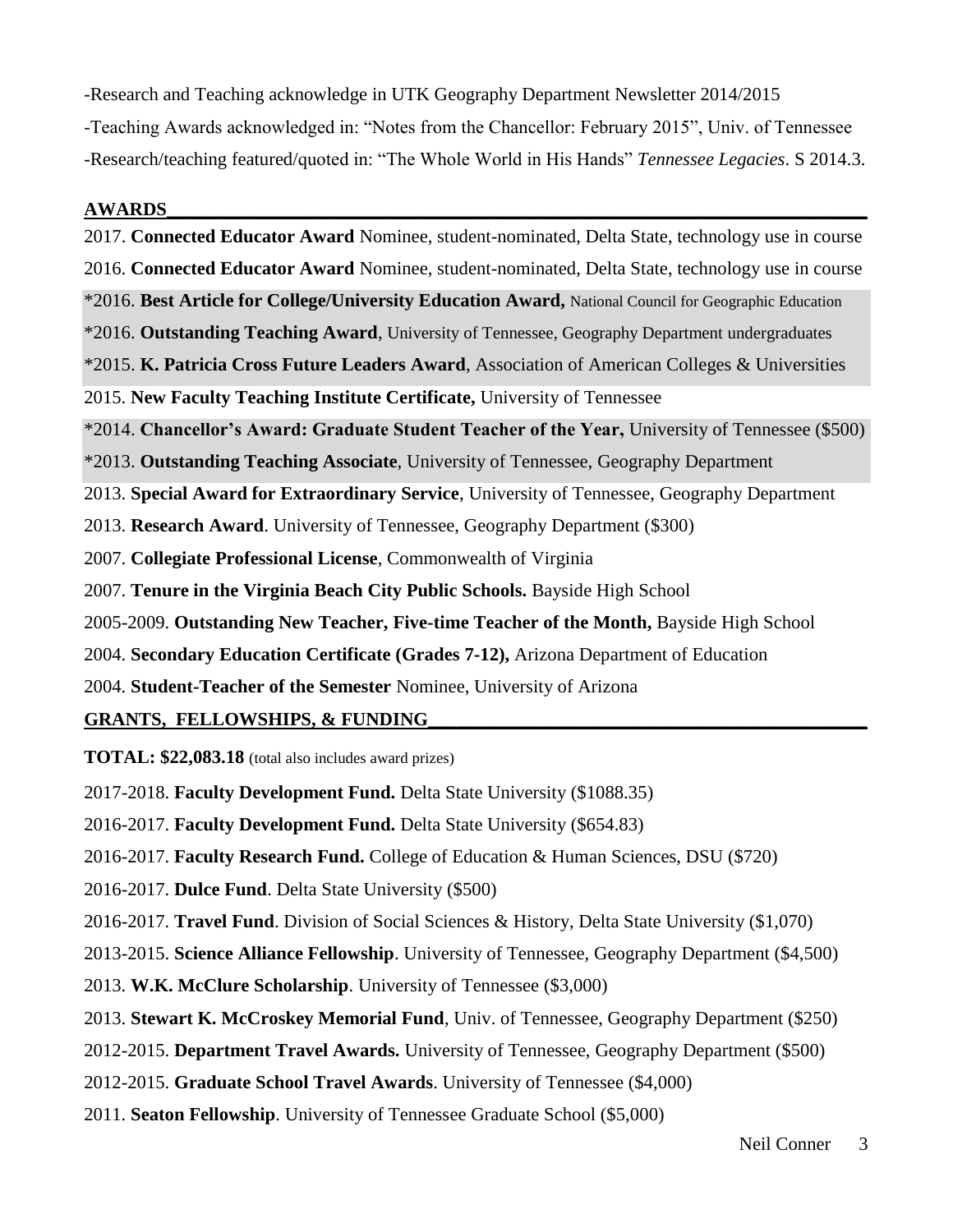# **CONFERENCE PRESENTATIONS\_\_\_\_\_\_\_\_\_\_\_\_\_\_\_\_\_\_\_\_\_\_\_\_\_\_\_\_\_\_\_\_\_\_\_\_\_\_\_\_\_\_\_\_\_\_\_\_\_\_\_\_**

*Sports and the social integration of migrants in Dublin, Ireland*, Association of Pacific Coast Geographers Annual Meeting, Reno, NV, October 2018 (Paper)

*Teaching Controversial Topics*: *promoting effective citizenship and student empathy in secondary schools*, American Association of Geographers Annual Meeting, New Orleans, LA, April 2018 (paper)

*Developing Empathetic Learners*, Mid-South Educational Research Association (MSERA) Annual Meeting, Starkville, MS, November 2017 (Paper)

Author Meets Critics: Mary Gilmartin's *"Ireland and migration in the twenty-first century"* American Association of Geographers Annual Meeting, Boston, MA, April 2017 (Panelist)

Author Meets Critics: Robert Ross's *"The Great Baseball Revolt: The Rise and Fall of the 1890 Players League"* American Association of Geographers Annual Meeting, Boston, MA, April 2017 (Panelist)

*Sports and the social integration of migrants: Gaelic football, Rugby football, and Association football in South Dublin*, SEDAAG Annual Meeting, Columbia, SC November 2016 (Paper)

*Social Integration and migration: everyday sports in Dublin, Ireland.* American Association of Geographers Annual Meeting, San Francisco, CA, April 2016 (Paper)

*Social Integration & the Contested Notions of Irish National Identity* SEDAAG Annual Meeting, Pensacola, FL November 2015 (Paper)

*Religion & Social Integration in Dublin, Ireland: Bridge or Barrier?* American Association of Geographers Annual Meeting, Chicago, IL, April 2015 (Paper)

*Sports Geography: Using Sports to Teach Geography*, American Association of Geographers Annual Meeting, Chicago, IL, April 2015 (Panel)

*Faculty of the Future: Voices from the Next Generation*, Association of American Colleges & Universities Annual Meeting, Washington DC, January 2015 (Panel)

*Social integration & everyday sports in Dublin, Ireland,* Race, Ethnicity, and Place (REP) Conference, Ft. Worth, TX, October 2014 (Paper)

*Utilizing online case studies in introductory-level geography courses*, National Conference on Geography Education (NCGE), Memphis, TN, August 2014 (Paper)

*Defending Victory: Religious identity and territoriality in Dublin, Ireland*, American Association of Geographers Annual Meeting, Tampa, FL, April 2014 (Paper)

*Boundaries of Faith: Religion, identity, and territoriality*, SEDAAG Annual Meeting, Roanoke, VA, November 2013 (Paper)

*Contested notions of identity & social integration in Dublin, Ireland*, McClure Symposium, University of Tennessee, Knoxville, TN, November 2013 (Poster)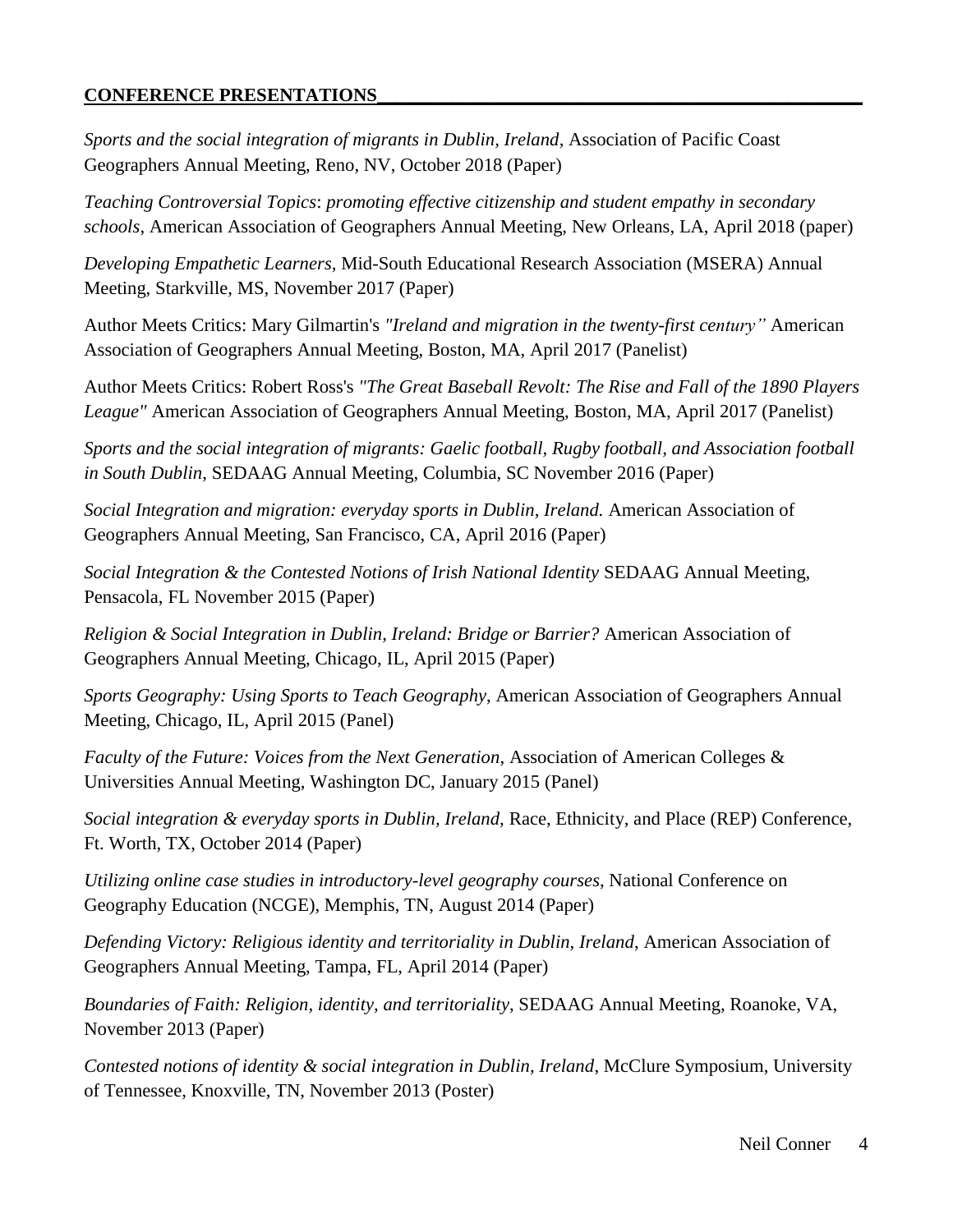*'Old Firm' Battle Lines: The territoriality of Celtic FC supporters in Glasgow and Belfast*, American Association of Geographers Annual Meeting, Los Angeles, CA, April 2013 (Paper)

*The Religious identity & territoriality of Celtic FC supporters in Belfast: An afternoon with the IRA*, SEDAAG Annual Meeting, Ashville, NC, November 2012 (Paper)

*The Celtic Diaspora: Identity, football and global cultural flows*, American Association of Geographers Annual Meeting, New York City, NY, February 2012 (Paper)

*Sessions Co-Organized:* 

Identity, Sport, and Race, Co-Organizer with Dr. Derek Alderman, at the Race, Ethnicity, and Place (REP) Meeting, Ft. Worth, TX, October 2014.

**COURSES TAUGHT\_(# times taught)\_\_\_\_\_\_\_\_\_\_\_\_\_\_\_\_\_\_\_\_\_\_\_\_\_\_\_\_\_\_\_\_\_\_\_\_\_\_\_\_\_\_\_\_\_\_\_\_\_\_**

**California State University, Fresno (2018 – present) Introduction to Cultural Geography** (Undergraduate – 1) **Diversity in the United States** (Undergraduate – 2) **The American West** (Undergraduate) *beginning Spring 2019* **Delta State University (2016 – 2018) World Regional Geography** (Undergraduate – 5) **Topics in Cultural Geography: Popular Culture & Society** (Undergrad/Grad – 1) **Topics in Cultural Geography: Geography & Films** (Undergrad/Grad – 1) **Topics in Political Geography: Nationalism & Geopolitics** (Undergrad/Grad – 1) **Geography of Africa** (Undergrad/Grad – 2) **Geography of Religion** (Undergrad/Grad – 1) **Geography of Tourism** (Undergrad/Grad – 1) **Methods in Social Science** (Undergraduate – 2) **Teaching Social Science** (Undergraduate – 2) **Directed Teaching Internship** (Field Supervision of Student Teaching) (2 students) **Current Trends in Social Science** (Graduate – 1) **University of Tennessee (2012 – 2016) World Regional Geography** (Undergraduate – 9) **Human Geography** (Undergraduate – 2) **Cultural Geography: Core Concepts** (Undergraduate – 1) **Geography of Europe** (Undergraduate – 1) **Geography of American Popular Culture** (Undergrad/Grad – 2)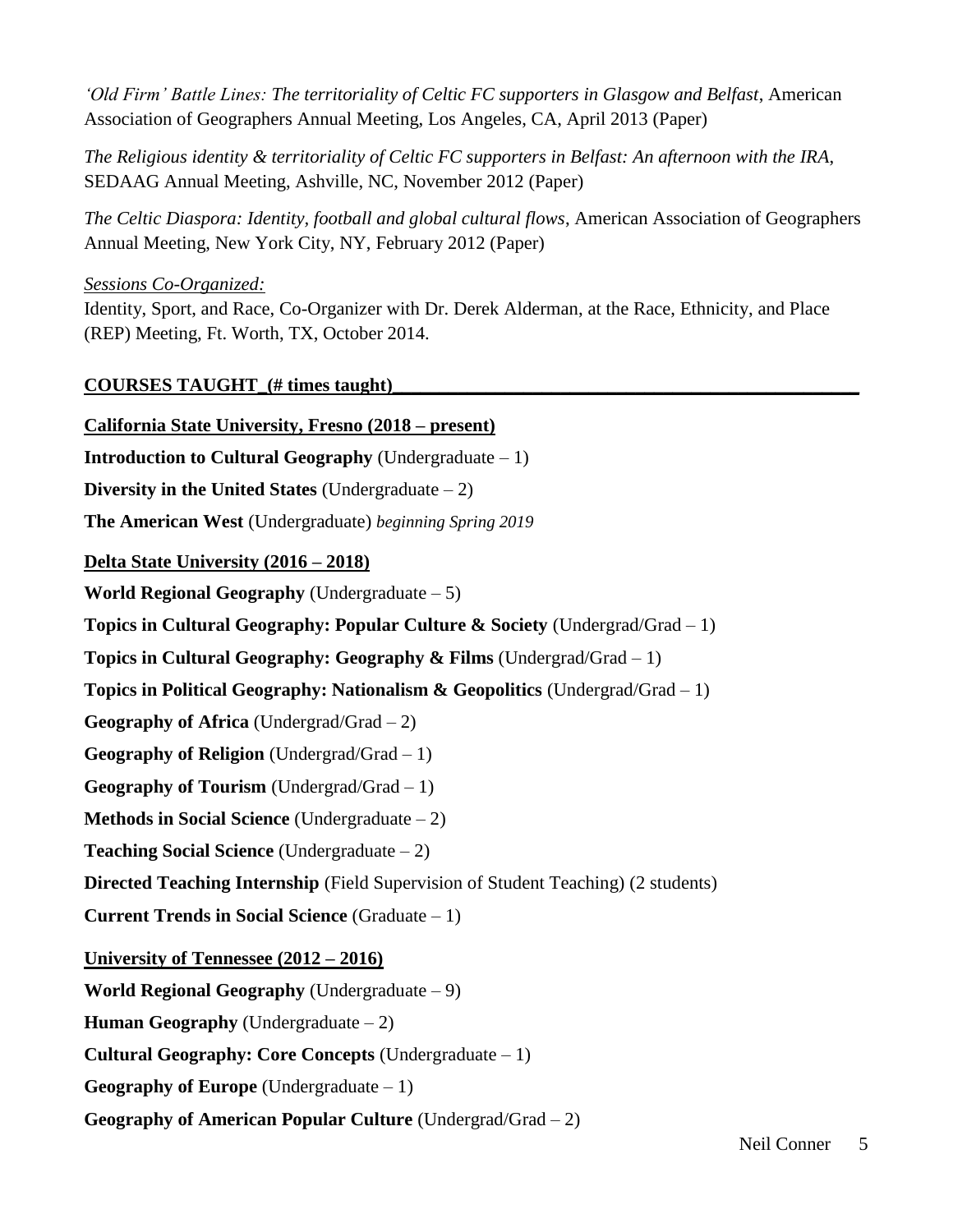## **Bayside High School (2004 – 2009)**

World Regional Geography (14) AP Human Geography (4) US & VA Government (7)

## **SERVICE\_\_\_\_\_\_\_\_\_\_\_\_\_\_\_\_\_\_\_\_\_\_\_\_\_\_\_\_\_\_\_\_\_\_\_\_\_\_\_\_\_\_\_\_\_\_\_\_\_\_\_\_\_\_\_\_\_\_\_\_\_\_\_\_\_\_\_\_\_\_\_\_\_\_\_**

# *To Geography, Department of Geography, College of Social Sciences, and CSU-Fresno*

- 2018 Present: **Advisor** to Gamma Theta Upsilon, Kappa Theta Chapter
- 2018 Present: **Advisor** to Club Geography
- 2018 Present: College of Social Sciences Collaboration **Committee Member**
- 2018 Present: Department: Scholarship **Committee Member**
- 2018 Present: Department: Curriculum **Committee Member**
- 2018 Present: Tenure-Track Faculty Network (TTFN) 2018 Cohort Social **Committee Chair**
- 2015 Present: **Founder and Administrator** of the "Geography of Sports" *Facebook* Page

## *To Geography, Division of Social Sciences and History (DSSH) at DSU, and Delta State University*

- 2017 2018: Division of Social Science and History Chair Search Committee Member
- 2017 2018: Council for the Accreditation of Educator Preparation (CAEP) Standard Committee Member
- 2017 2018: Graduate Education Programs Council Committee Member
- 2017 2018: Division of Social Sciences & History. Office Organization Committee Member
- 2017 May: Organizational Support: Tennessee Geographic Visionary Award: Randy Boyd & Nissan
- 2017 April: Moderator of Interfaith Dialogue Panel: Faith on College Campuses
- 2016 Present: Safe Space Faculty Member
- 2016 2018: Graduate Coordinator/Advisor for Social Science Education M.Ed. Degree
- 2016 2018: Undergraduate Coordinator/Advisor for Social Science Education B.S. Degree
- 2016 2018: Teacher Education Council Committee Member
- 2016 2018: Assessment Committee Program Coordinator, Education & Human Sciences
- 2016 2018: Co-Chair of the Division of Social Sciences and History Social Committee
- 2016 2018: Social Sciences Portfolio (SSC 101 & 499) Committee Member
- 2016 2018: Library Committee Member
- 2016: Faculty Representative at the Internship Seminar for Student Teachers
- 2016: Discussion Leader at the Geo-Literacy Leadership Institute (GLI), Univ. of South Carolina

## *To Geography, the Department of Geography at UT, and the University of Tennessee*

- 2016: Coordinator of GEOG 101 (World Geography) Assessment for the UT Geography Department
- 2015 2016: Proxy UT Faculty Senate Representative for the UT Geography Department
- 2015 2016: Coordinator of GEOG 101 (World Geography) Textbook Adoption Committee
- 2015 2016: Coordinator of GEOG 101 (World Geography) for UT Geography Department
- 2015 2016: Advisor to Club Geography (undergraduate organization)
- 2015 2016: Undergraduate Program Committee Member
- 2015 2016: Human Geography Committee Member
- 2015 Present: Founder and Administrator of the "Geography of Sports" *Facebook* Page
- 2015: Geography Department Representative @ Vol Walk of Life (student recruitment)
- 2015 2016: Geography Department Representative @ Sophomore Step-Up (student recruitment)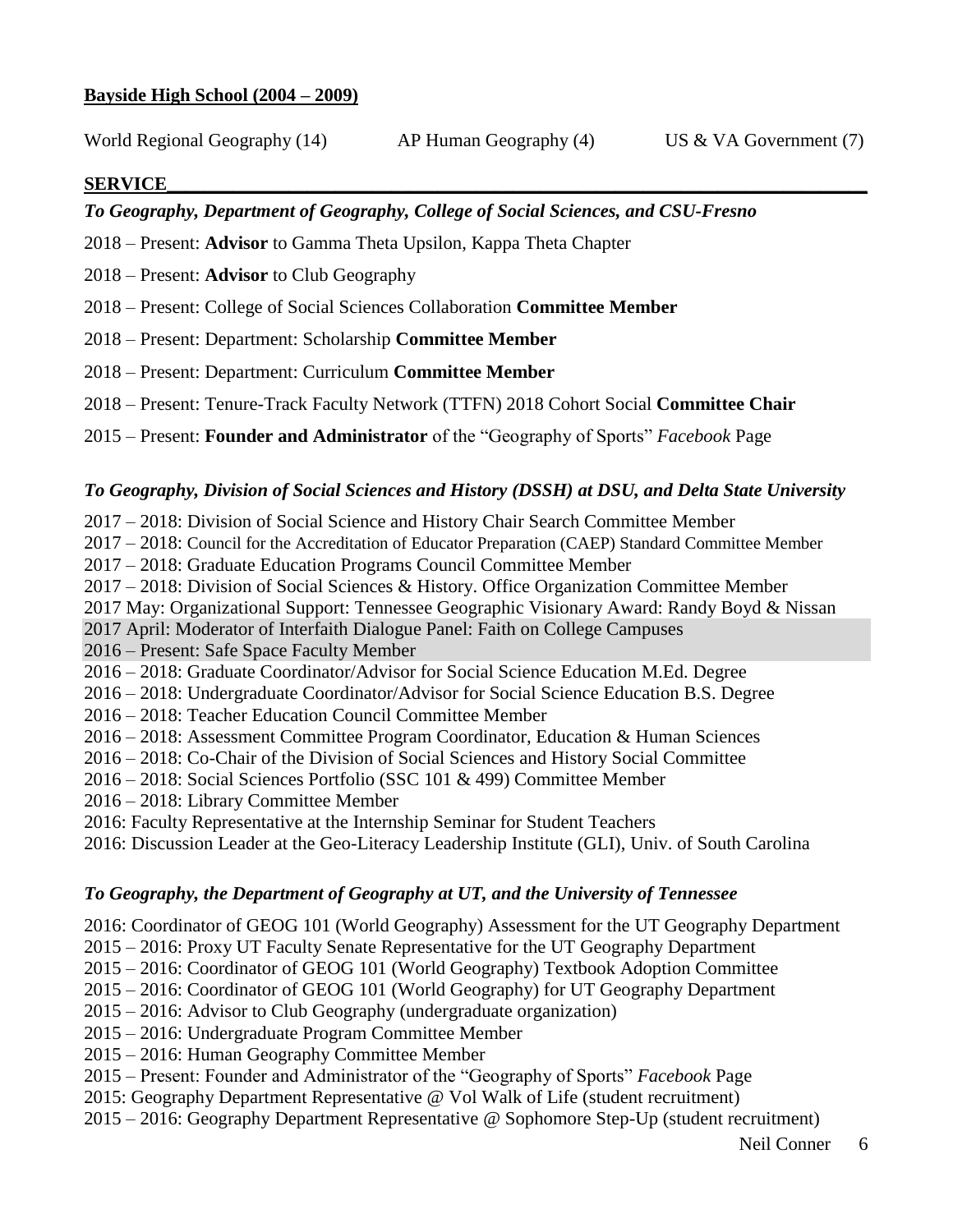2013 – 2015: Graduate Student Representative for Geography Department Awards Committee 2013 – 2014: Geography Student Representative for the Graduate Student Senate, UT 2013 – 2014: Co-Coordinator of GEOG 101 (World Geography) for UT Geography Department 2012: Participation in the Geography Bowl @ SEDAAG for UT Geography Department 2012 – 2013: Graduate Student Representative for Gamma Theta Upsilon, Iota Theta Chapter, UT 2012 – 2013: Graduate Student Representative to the Faculty, Department of Geography, UT 2012: Representative on the College Awards Committee, Department of Geography, UT 2011 – 2015: Co-Chair of the Geography Social Committee, University of Tennessee 2011 – 2015: Co-Administrator of Social Media (*Facebook)* for the Geography Department, UT

# **THESIS ADVISOR/COMMITTEE MEMBER\_\_\_\_\_\_\_\_\_\_\_\_\_\_\_\_\_\_\_\_\_\_\_\_\_\_\_\_\_\_\_\_\_\_\_\_\_\_\_\_\_\_\_**

## *Delta State University*

2016 – 2018 Boyce Upholt – M.A. thesis committee member  $2016 - 2018$  Daniel Hudson – M.A. thesis committee chair

# UNDERGRADUATE STUDENT ADVISOR

# *Delta State University*

2017 – 2018: 26 students 2016 – 2017: 22 students

# **STUDENT/ADVISEE AWARDS\_\_\_\_\_\_\_\_\_\_\_\_\_\_\_\_\_\_\_\_\_\_\_\_\_\_\_\_\_\_\_\_\_\_\_\_\_\_\_\_\_\_\_\_\_\_\_\_\_\_\_\_\_\_\_**

## *Delta State University*

2018 – Rebecca Hamilton – Jack Winton Gunn Award – highest undergraduate award at DSU (1 per year) 2018 – Rebecca Hamilton – Lady Statesmen Emerald Award of Excellence – Delta State University 2018 – Joshua Goff – Ethan Schmidt Scholarship for Social Science Education, Delta State

# **MANUSCRIPTS REVIEWED (# of manuscripts reviewed)**

*Social & Cultural Geography* (4) *Journal of Geography in Higher Education* (1) *Journal of Latin American Geography* (1)

*Europe-New Zealand Research Series* (1) *Geographical Review* (1) Southeastern Geographer (2)

# PROFESSIONAL ORGANIZATION MEMBERSHIPS

- 2018 Present: Association of Pacific Coast Geographers
- 2018 Present: California Geographic Alliance
- 2018 Present: California Faculty Association
- 2018 Present: California Teachers Association
- 2018 Present: National Education Association
- 2018 Present: Service Employees International Union (SEIU)
- 2018 Present: American Association of University Professors
- 2017 Present: American Geographical Society
- 2016 2018: National Council for the Social Studies
- 2016 2018: Mississippi Geographic Alliance
- 2014 2015: Association of American Colleges & Universities